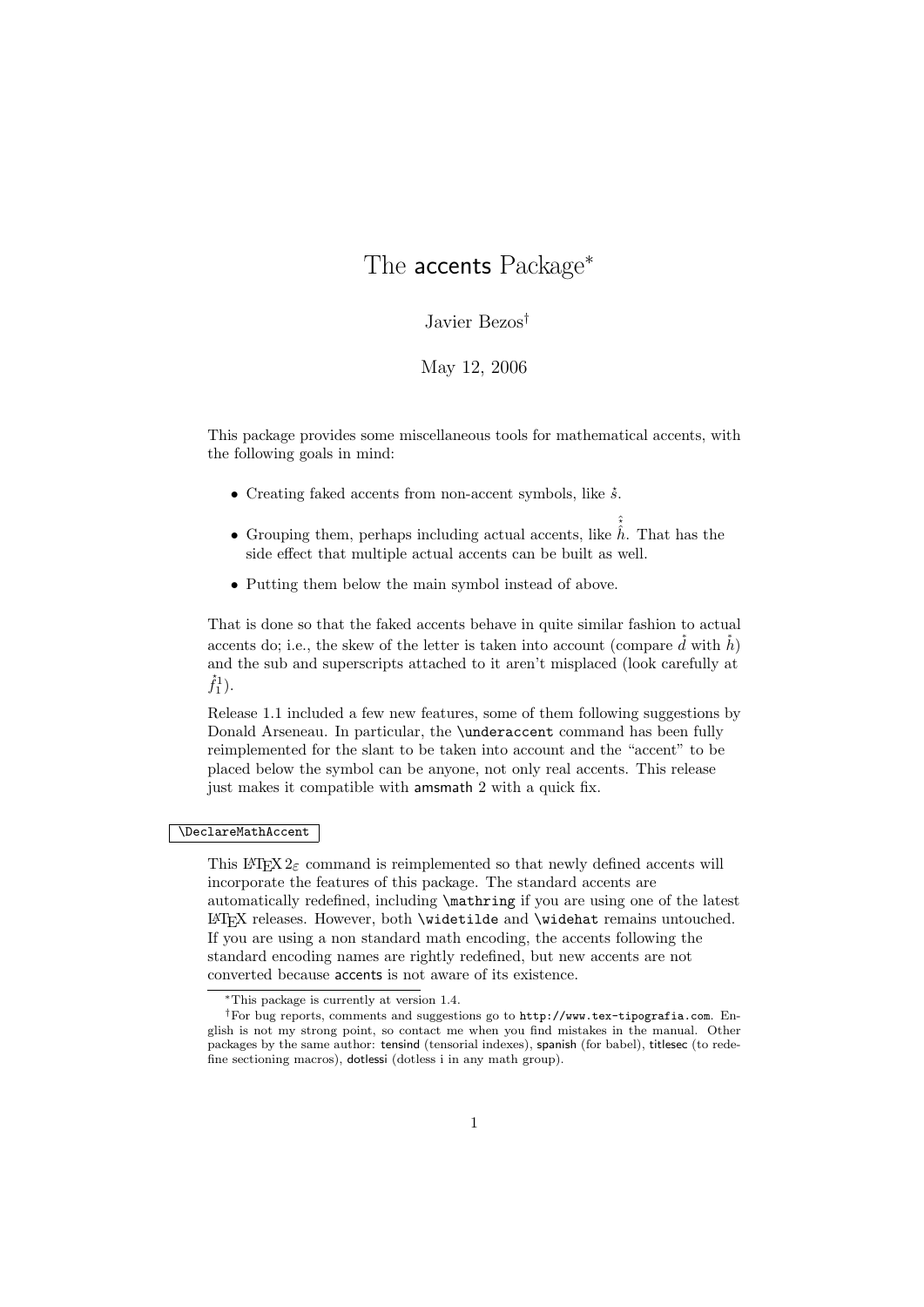See fntguide.tex in the LATEX standard distribution for a discussion on \DeclareMathAccent.

 $\overline{\langle \text{symbol} \rangle}$ 

The accent in  $\dot{x}$ , which was available in this package (and in fact in many others) before the **\mathring** command was added to the LAT<sub>EX</sub> kernel.

#### $\text{Carnb}({\text{second}}){\scriptstyle\{symbol\}}$

Builds a faked accent, as for instance

| \accentset{\star}{d}            | d.                        |
|---------------------------------|---------------------------|
| \accentset{\diamond}{h}         |                           |
| \tilde{\accentset{\circ}{\phi}} | $\tilde{\circ}$<br>$\phi$ |

The  $\langle$  accent) is always in \scriptscriptmode; hence, using \accentset in scripts won't give the desired result. Of course, if you use some faked accent many times, you can define:

```
\newcommand\starred[1]{\accentset{\star}{#1}}
```
and \starred will become an accent, like \hat, \tilde, etc.

\dddot \ddddot

Two prefabricated faked accents:  $\ddot{f}$  and  $\dddot{f}$ .

 $\{\mathsf{h}(a \in \{\langle \mathsf{argmin}\{\langle \mathsf{argmin}\rangle\}\}\)$ 

This command puts the  $\langle accent \rangle$  under the  $\langle symbol \rangle$ . Both real and faked accents are allowed. For instance,

```
\underaccent{\hat}{x}
                                                    \hat{\hat{\gamma}}\mathfrak{X}\underaccent{\bar}{\gamma}
                                                    \frac{q}{\beta}\underaccent{\triangleright}{q}
\undercccent{\tilde{} \mathcal{A}}\}\mathcal{A}
```
Many people likes using the wider version of the tilde accent as printed by the \widetilde command, i.e.,  $\widetilde{A}$  instead of  $\widetilde{A}$ . I find that aesthetically questionable, but anyway it can be used under the symbol as well. Since \widetilde remains untouched, you should define:

\DeclareMathAccent{\wtilde}{\mathord}{largesymbols}{"65}